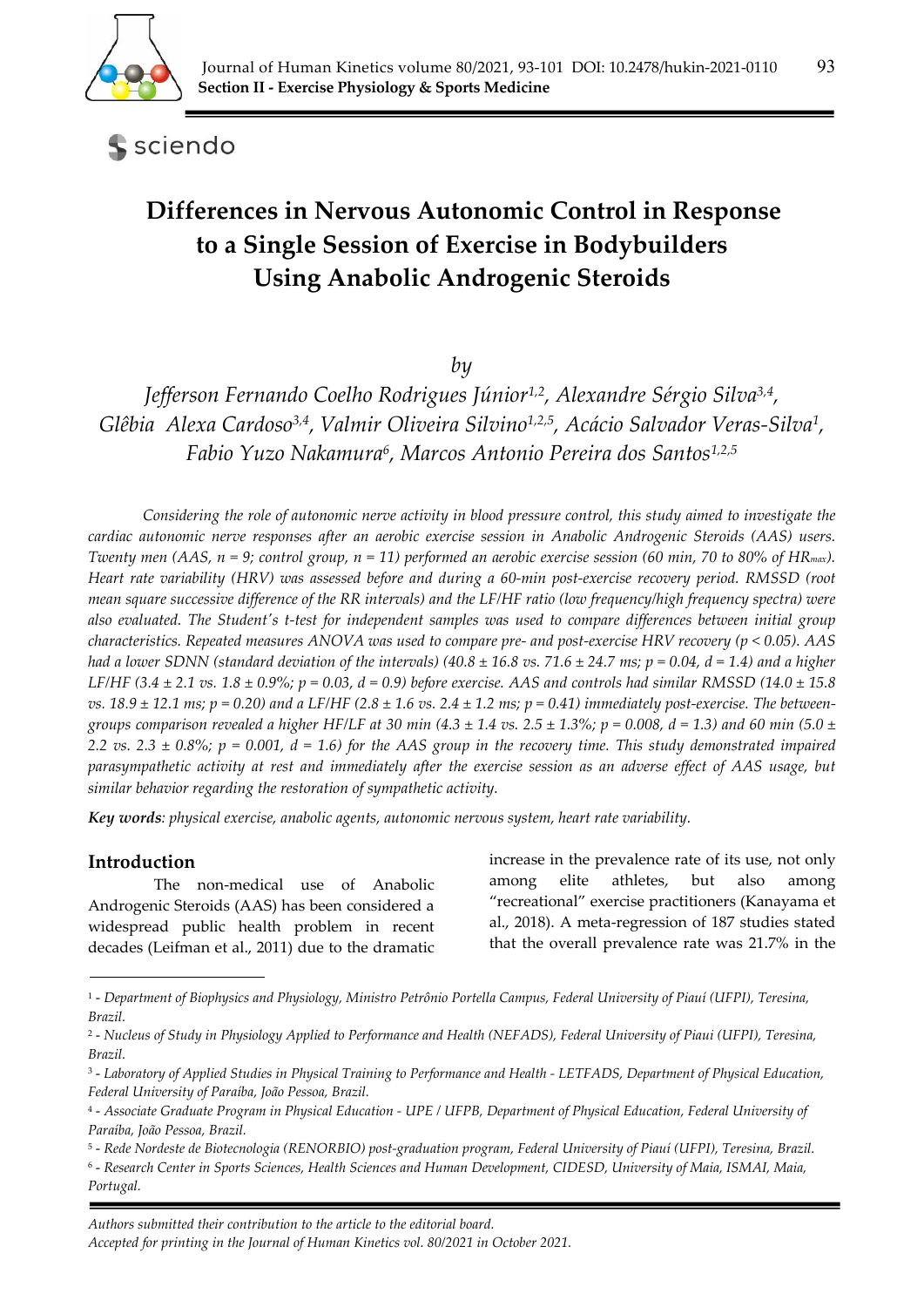Middle East, 4.8% in South America, 3.8% in Europe, 3.0% in North America, 2.6% in Oceania, 2.0% in Africa, and 0.2% in Asia, significantly greater among men, adolescents, and recreational athletes (Sagoe et al., 2014).

Chronic and supraphysiological use of AAS can promote side effects including infertility (Christou et al., 2017) and gynecomastia (Rahnema et al., 2015) in men, and virilization and alteration in the libido in women (Rocha et al., 2014). In addition, it is associated with liver injury (Schwingel et al., 2011), sudden death (Frati et al., 2015; Nieschlag and Vorona, 2015), increased aggressiveness (Maior et al., 2013), and even death from urban violence due to increased aggressiveness (Choi and Pope, 1994). The indiscriminate use of AAS can also lead to several cardiometabolic disorders, such as dyslipidemia, infarction, stroke, inhibition of angiogenesis, systemic inflammation, and vascular dysfunction (Santos et al., 2014; Vanberg and Atar, 2010). These effects explain the increase in blood pressure to hypertensive levels, which is regarded as another notorious AAS side effect (Rodrigues-Junior et al., 2017).

Furthermore, the impairment of the response to post-exercise hypotension as a new side effect of the use of AAS has recently been demonstrated (Rodrigues-Junior et al., 2017). In the aforementioned study, AAS users did not reduce blood pressure after an aerobic exercise session. However, the possible associated mechanisms were not presented. There is also evidence that AAS promote a reduction in the parasympathetic resting activity in animals (Pereira-Junior et al., 2006) and humans (Vanderlei et al., 2009). Hence, we raised the hypothesis that users of AAS may present dysfunction of autonomic nervous activity after an aerobic exercise session. Thus, the present study was designed to investigate the acute effect of aerobic exercise on heart rate variability (HRV) among bodybuilders using AAS.

# **Methods**

# *Participants*

Nine AAS male users  $(21.8 \pm 2.8 \text{ years})$ old) and eleven male controls  $(22.1 \pm 4.5$  years old) were recruited for this study. They performed strength exercises for bodybuilding competition at the professional level. Volunteers trained at least

six times a week and had been practicing bodybuilding for at least two years. None of the participants presented any chronic degenerative disease, nor did any of them use antihypertension medicines or nutritional supplements. No smokers or alcohol consumers were included as volunteers for this study. Participants who refused or presented difficulties performing the exercise session were excluded from the study.

The AAS group had been using AAS at baseline for at least 2 years, ranging from 2 to 6 complete cycles. The average weekly AAS dosage was 300 ± 161.9 mg. The most widespread AAS used by participants were testosterone propionate (33.3%), testosterone propionate + stanozolol (11.1%), testosterone propionate + oxandrolone (22.2%), dianabol (22.2%) and testosterone enanthate + drostanolone propionate + boldenone  $(11.1\%).$ 

# *Experimental Protocol*

All volunteers were anthropometrically evaluated and instructed to refrain from exercise for 48 h before the experiment test trial, as well as to avoid the intake of supplements and food with stimulants, such as coffee, tea, soda, energy drinks, and chocolates. HRV measurements were performed at rest, immediately after the exercise session, and in the recovery period every 10 min until completing the 60 min recovery period. The entire protocol is shown in Figure 1.

The exercise protocol was performed between 2 and 4 PM. One aerobic exercise session was performed on a treadmill (ProAction BH fitness, Puerto del Carmen, Spain). Firstly, volunteers began with a warm-up run on the treadmill for 3 min at self-chosen intensity, considered mild by the volunteers (<60% of HRmax). Immediately after the warm up, they gradually increased the speed by 1% every minute until the prescribed heart rate (HR) was reached (between 70 and 80% of HRmax). Once the HR was within the prescribed zone, the treadmill speed remained unchanged until the end of 60 min of exercise, according to recommendations for this population (American College of Sports Medicine, 2002).

The HR was measured with a V800 heart rate monitor (Polar® Electro Oy, Kempele, Finland), previously validated to record beat-tobeat heart rate and heart rate variability analysis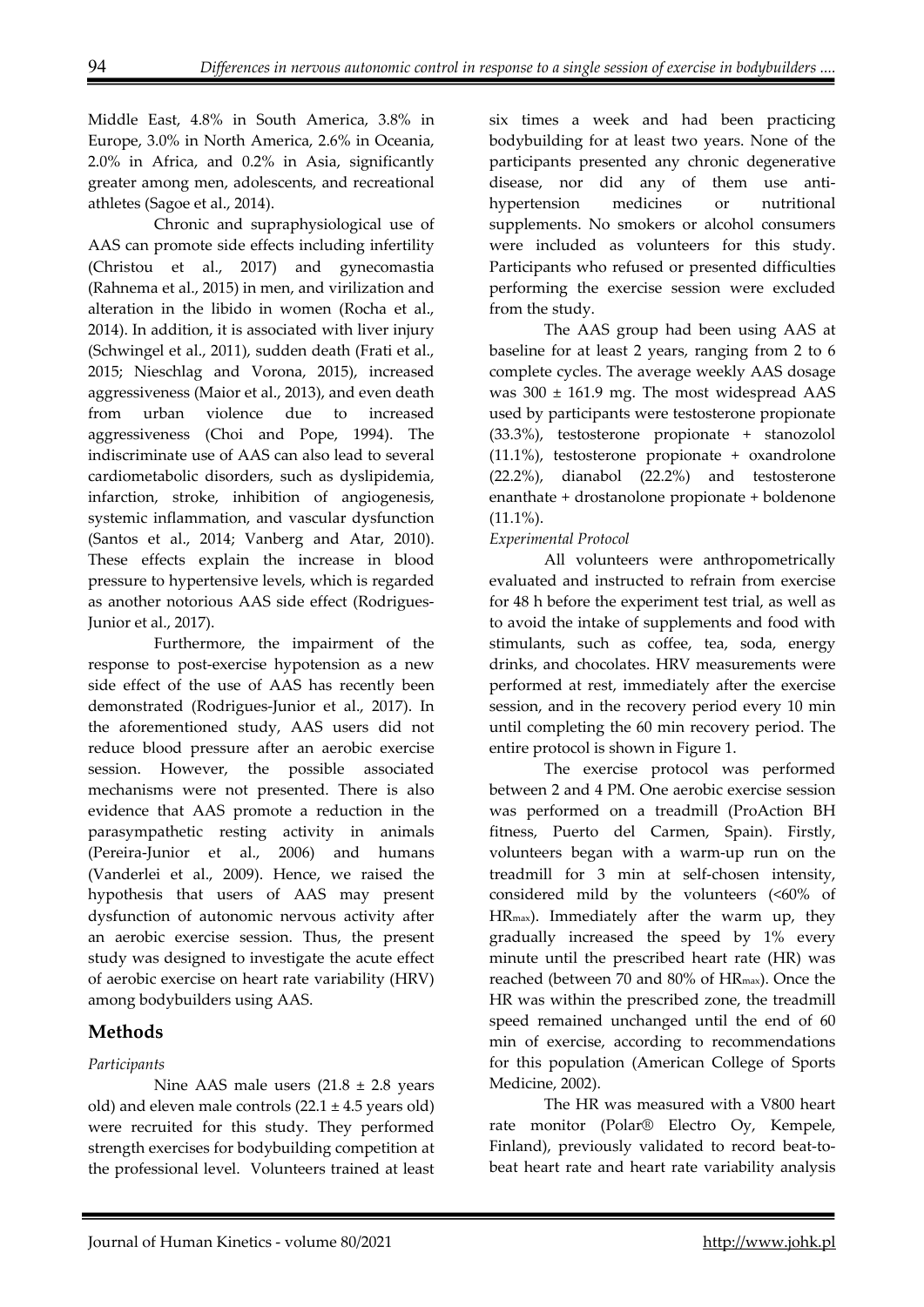by Giles et al. (2016). For pre- and post-exercise measures, participants remained seated in a quiet environment with temperature between 24 and 27ºC. Autonomic activity was determined by recording the variability of the R-R heart rate intervals under resting conditions 5 min before exercise, immediately after exercise and in the recovery period at the  $10^{th}$ ,  $20^{th}$ ,  $30^{th}$ ,  $40^{th}$ ,  $50^{th}$  and  $60<sup>th</sup>$  min. Before each evaluation, there was a 5min period of R-R interval stabilization (except for measurement immediately after exercise). The subsequent five minutes were extracted from the monitor and converted into text using Polar ProTrainer software. The initial and final records were discarded, thus only 300 heart beats were analyzed by HRV analysis software.

HRV was measured according to linear methods (time and frequency). Time domain measures included RR (interval means), SDNN (standard deviation of the intervals) and RMSSD (square root of the mean squared difference between adjacent RR intervals), expressed in ms. For the frequency domain, analysis included the LF/HF - ratio spectral components of low frequency (LF) and high frequency (HF). They were calculated in order to indirectly reflect a shift to sympathetic or parasympathetic predominance. The HF component acts in HRV reflecting parasympathetic modulation, whereas the LF component includes sympathetic and parasympathetic function.

## *Statistical analysis*

The data are presented as mean ± standard deviation of the mean. The normality and homogeneity of the data were analyzed via Shapiro-Wilk and Levene's tests, respectively. Since HRV did not present normal distribution, natural logarithmic (ln) transformation was employed. An independent Student's *t*-test was used to compare differences between initial group characteristics. Repeated measures ANOVA was used to compare pre- and post-exercise HRV recovery. Cohen's d effect size was used to calculate the magnitude of the difference. Values of 0–0.19, 0.20–0.49, 0.50–0.79, and >0.80 were considered trivial, small, moderate and large, respectively (Cohen, 1988). The level of significance was established at  $p < 0.05$ . The entire statistical analysis was performed using the SPSS version 20.0 statistical software (SPSS, Inc., Chicago, IL, USA).

# **Results**

Data regarding resting characteristics are presented in Table 1. Participants were statistically similar in age, body mass, body height, and VO2max, differing only in body mass index (BMI)  $(p = 0.02)$ . At rest, the AAS group had lower diastolic blood pressure (*p* = 0.01) and similar systolic blood pressure, mean arterial pressure, and HR. The AAS group presented lower initial values for the standard deviation of the interval (SDNN)  $(p = 0.04)$  variables and higher initial value of the LF/HF  $(p = 0.03)$  than the control group.

Figure 2 shows HR, RMSSD, SDNN and LH/HF values before, after and during the recovery. The aerobic session caused an increase in the HR with recovery in the post-exercise period. However, AAS users presented a consistently higher HR than the control group at all times at 0, 30, 50, and 60 min after exercise (Figure 2, Panel A).

The aerobic session significantly reduced the RMSSD both in the AAS (31.1  $\pm$  21.7 to 14.0  $\pm$ 15.8 ms;  $p = 0.005$ ,  $d = 0.9$ ) and in the control group  $(46.9 \pm 21.5 \text{ to } 18.9 \pm 12.1 \text{ ms}; p = 0.002, d = 1.6)$ compared to before exercise (Figure 2, Panel B). The response to exercise and recovery was similar in both groups, despite the descriptively lower values for AAS users in all measurements performed (Figure 2, Panel B). As for the SDNN (Figure 2, Panel C) variable, there were significant differences between the experimental and control groups before and in the 10th min of post-exercise recovery.

The LF/HF ratio did not change immediately after the cessation of exercise considering rest values in both groups. However, during the recovery period, this balance underwent a slight and gradual increase in the AAS group up to 40 min and remained at these values until the end of the recovery session. As a result, the values were significantly higher than those of the control group at the 30<sup>th</sup> and 60<sup>th</sup> min after exercise.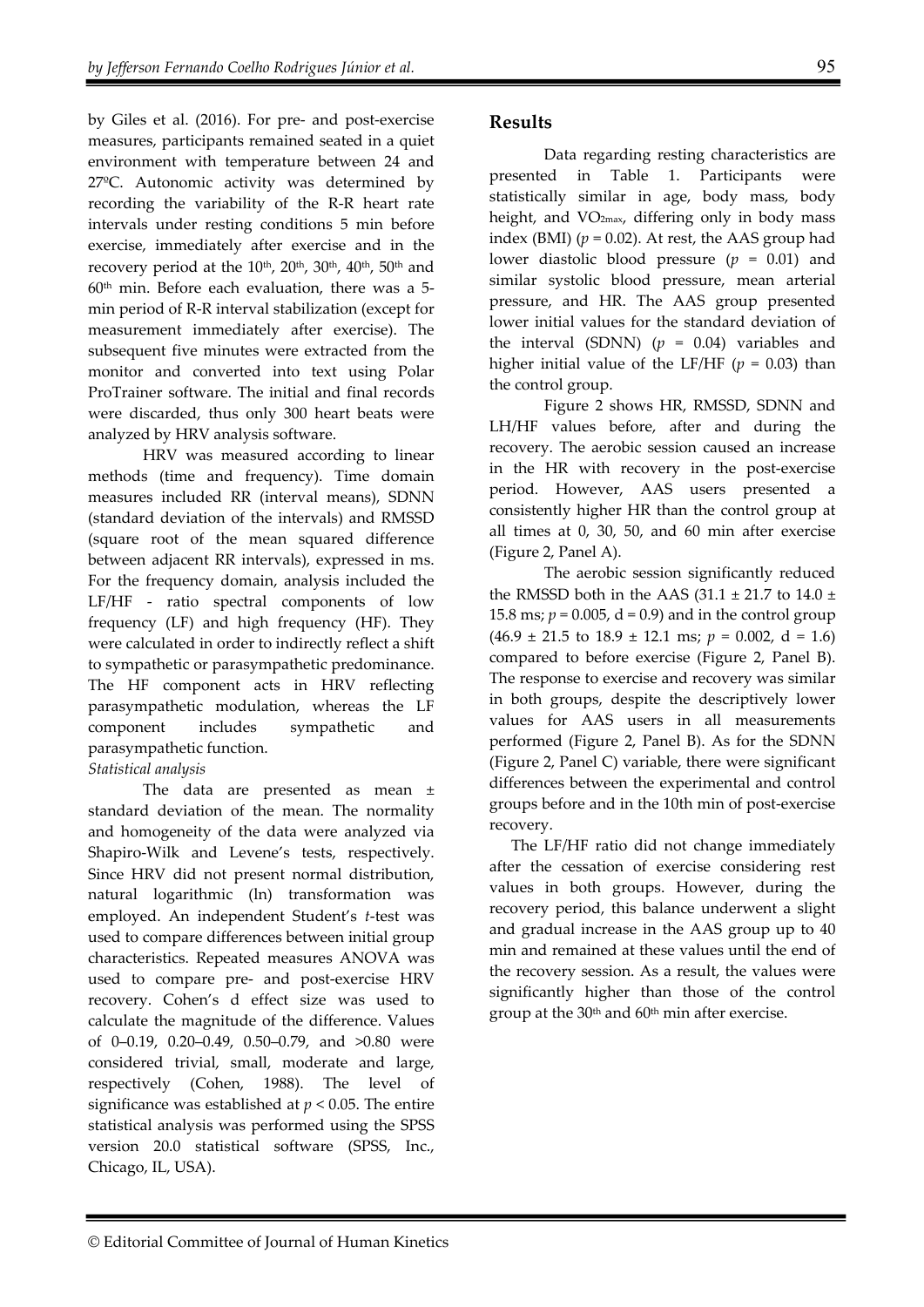| Initial values of body composition, blood pressure and heart rate variability of the study participants ( $n=20$ ). |  |  |  |
|---------------------------------------------------------------------------------------------------------------------|--|--|--|
|                                                                                                                     |  |  |  |

| <b>Variables</b>                                   | Control (n=11)    | AAS $(n=9)$       | $\boldsymbol{p}$ | d    |
|----------------------------------------------------|-------------------|-------------------|------------------|------|
| Age                                                | $22.1 \pm 4.5$    | $21.8 \pm 2.8$    | 0.86             | 0.08 |
| Body mass (kg)                                     | $75.5 \pm 11.8$   | $82.2 \pm 6.9$    | 0.19             | 0.69 |
| Body height (m)                                    | $1.8 \pm 0.1$     | $1.7 \pm 0.1$     | 0.30             | 1.00 |
| $BMI$ (kg·m <sup>-2</sup> )                        | $24.5 \pm 2.9$    | $27.0 \pm 1.8$    | $0.02*$          | 1.04 |
| $SBP$ (mmHg)                                       | $128.9 \pm 14.1$  | $125.7 \pm 10.4$  | 0.57             | 0.26 |
| $DBP$ (mmHg)                                       | $76.8 \pm 10.2$   | $66.4 \pm 5.7$    | $0.01*$          | 1.26 |
| $MBP$ (mmHg)                                       | $94.1 \pm 10.8$   | $86.1 \pm 6.5$    | 0.06             | 0.89 |
| $VO2max$ (mL·kg <sup>-1</sup> ·min <sup>-1</sup> ) | $52.6 \pm 3.8$    | $49.3 \pm 2.4$    | 0.06             | 1.04 |
| RHR (bpm)                                          | $73.7 \pm 8.6$    | $82.8 \pm 13.6$   | 0.10             | 0.79 |
| $RR$ (ms)                                          | $808.0 \pm 107$   | $709.9 \pm 160$   | 0.13             | 0.72 |
| SDNN (ms)                                          | $71.6 \pm 24.7$   | $40.8 \pm 16.8$   | $0.04*$          | 1.45 |
| RMSSD (ms)                                         | $46.9 \pm 21.5$   | $32.1 \pm 21.7$   | 0.15             | 0.68 |
| $LF$ (ms <sup>2</sup> )                            | $561.5 \pm 324.7$ | $485.7 \pm 216.3$ | 0.29             | 0.27 |
| HF(ms <sup>2</sup> )                               | $378.0 \pm 267.6$ | $206.2 \pm 162.9$ | 0.09             | 0.77 |
| LF/HF(%)                                           | $1.8 \pm 0.9$     | $3.4 \pm 2.1$     | $0.03*$          | 0.99 |

*Data are: BMI, body mass index; SBP, systolic blood pressure; DBP, diastolic blood pressure; MBP, mean blood pressure; VO2max, maximum oxygen uptake; RHR, resting heart rate; RR, interval means; SDNN, standard deviation of the intervals; RMSSD, root mean square successive difference of the RR intervals; LF, low frequency spectrum; HF, high frequency spectrum; LF/HF, ratio of spectral components of low frequency (LF) and high frequency (HF) .\* Significant difference Control vs. AAS (p < 0.05).* 



#### **Figure 1**

*Schematic view of the exercise and evaluation protocol. HR, heart rate; HRV, heart rate variability.*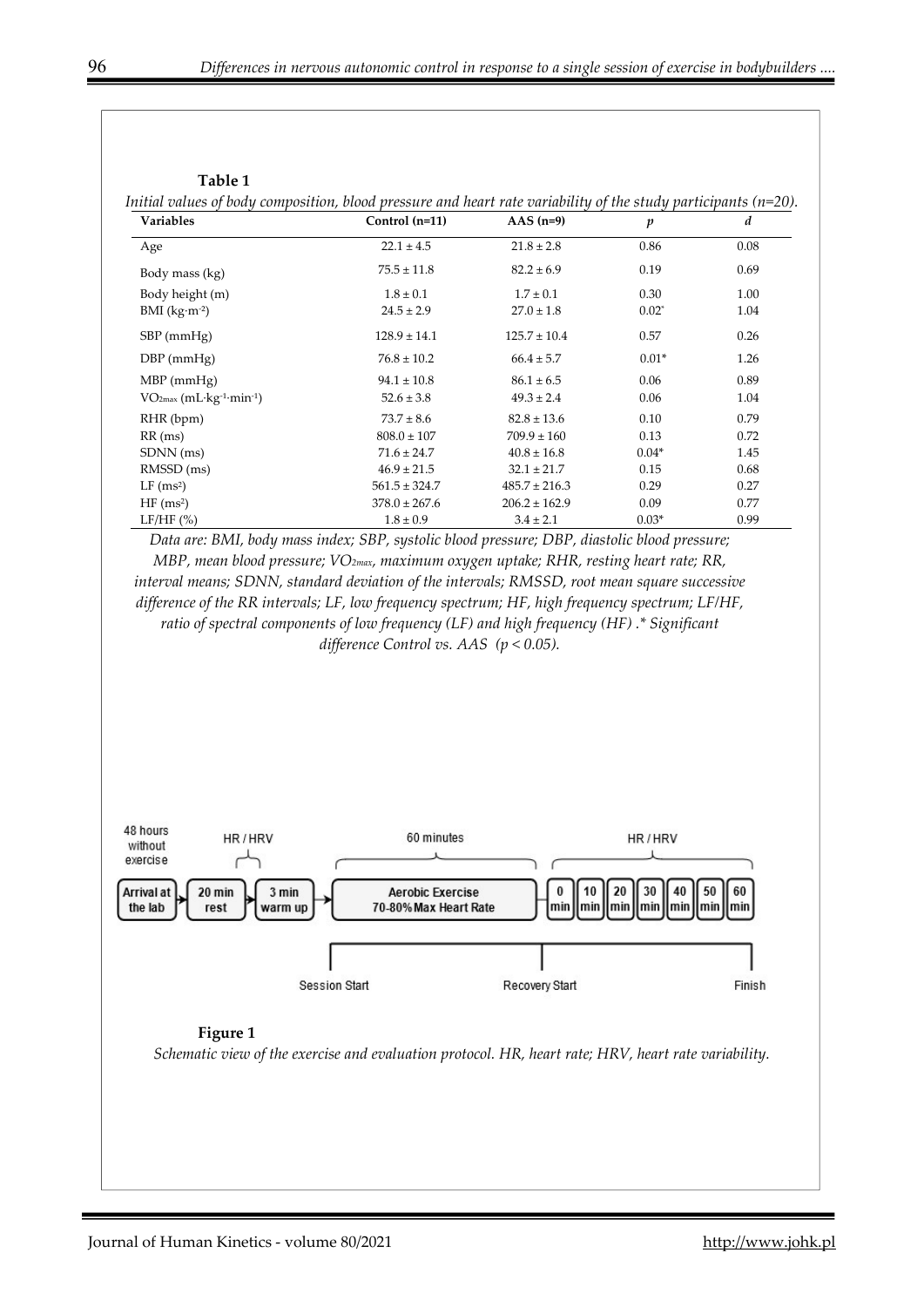

*intervals (SDNN, panel C) and frequency (LF/HF, panel D) domains at pre-, post- and during 60-min of recovery after the aerobic exercise session. AAS, anabolic androgenic steroids users; RMSSD, square root of the mean squared differences of successive RR intervals; LF/HF, low-frequency/high-frequency ratio (sympathovagal balance).* 

*Data are presented as mean ± standard deviation of the means; \* Significant difference Control (n=11) vs. AAS (n=9); # significant intragroup differences at rest; p < 0.05.* 

## **Discussion**

This study provides evidence of differences in nervous autonomic control at rest and immediately after aerobic exercise in AAS users, but a similar recovery for both AAS and control groups. As far as we know, only few studies have investigated the behavior of the postexercise autonomic system in AAS users. Resting autonomic dysfunction has already been reported in studies with animal and human models.

Studies using animal models found significant reductions in parasympathetic activity and increased cardiac sympathetic modulation after chronic administration of high doses of AAS (Marocolo et al., 2013; Pereira-Junior et al., 2006). This behavior was also observed in two studies carried out with humans using supraphysiological doses (Maior et al., 2013; Neto et al., 2017).

Although there was no significant difference in the HR at rest, we observed that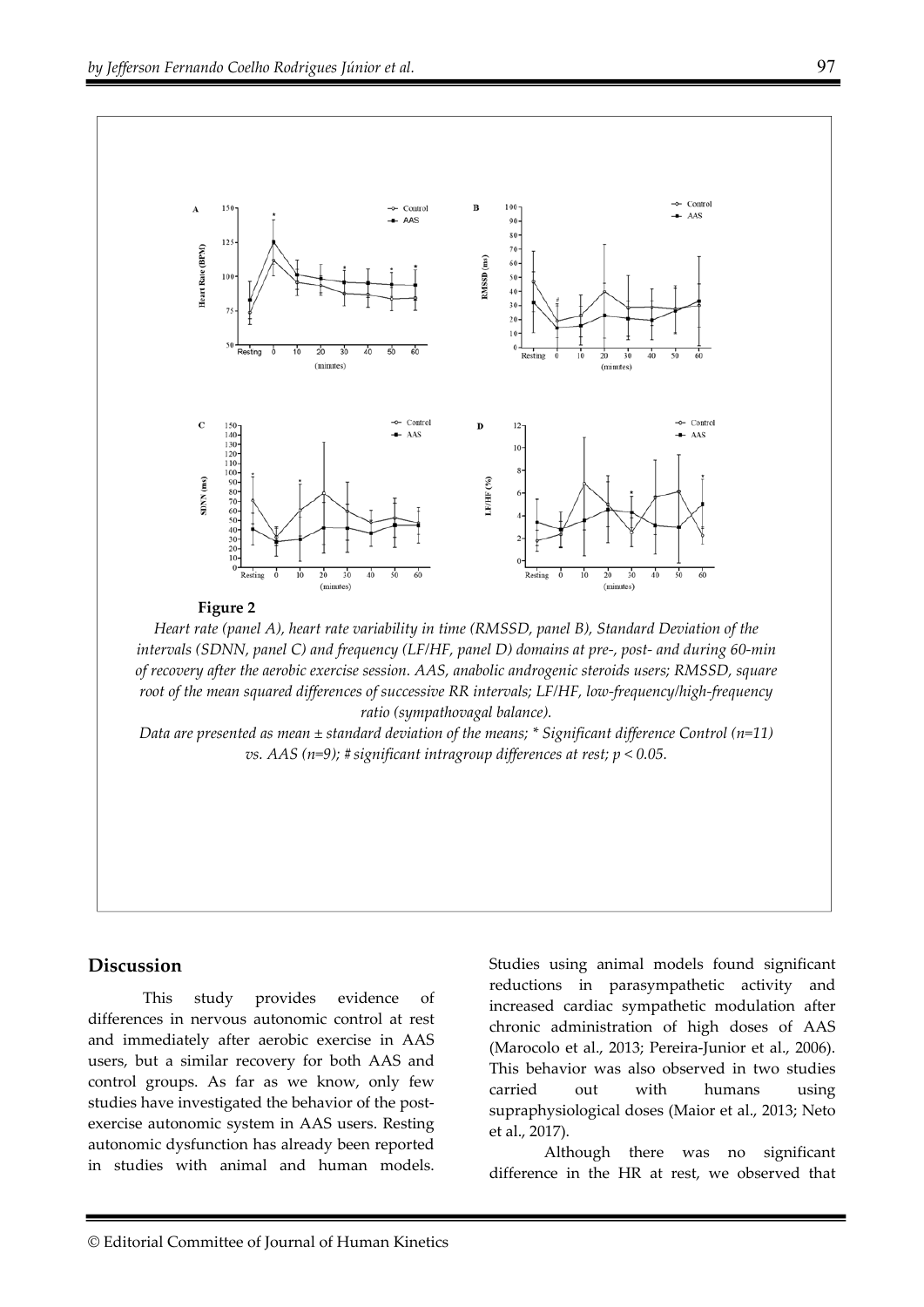individuals in the AAS group had higher HR values (12.3%) compared to those of the control group (82.8 vs. 73.7 BPM, respectively). That has significant clinical relevance since a relationship between HR values and acute myocardial infarction has been reported (Berton, 2002), in addition to a greater chance of atherosclerotic plaque rupture in the coronary artery in men with HR> 80 BPM (Heidland and Strauer, 2001). After exercise, the HR showed a quick (although incomplete) decline in the first minutes of recovery with eventual return to pre-exercise levels, with greater reduction in the control group, corroborating with other studies (Al Haddad et al., 2011; Stanley et al., 2013).

Likewise, the AAS group presented lower HRV (13.9%) at rest (709.9  $\pm$  160) when compared to the control group ( $808.0 \pm 107$ ). Previous studies have already reported autonomic dysfunction at rest, both in animal models and humans. Maior et al. (2013) showed that R-R interval levels at rest were lower and the LF/HF ratio was higher in the AAS group compared to control subjects. This is probably due to an increase in the sympathetic activity and a decrease in the parasympathetic activity. Despite the fact that the previous study differed from ours regarding the aerobic exercise test adopted (cycle ergometer), time of AAS administration (5 vs. 2 years), and the dosage per week (410  $\pm$  78.6 vs. 300  $\pm$  161.9 mg), their data are similar to ours regarding RMSSD and the LF/HF.

AAS users have lower HRV and cardiac remodeling at rest compared to non-users (Seara et al., 2019), which lead to a higher cardiovascular risk and sudden cardiac death (Hoshi et al., 2021).

For the SDNN variable, the AAS group showed significantly lower values (42.9%) than the control group ( $p = 0.04$ ). Studies indicate that SDNN values below 70 ms present an increased risk of developing cardiovascular diseases (La Rovere et al., 1998). Individuals with SDNN <50 ms, as observed in our study, are 5.3 times more likely to die (Hoshi et al., 2021; Kleiger et al., 1987). To the best of our knowledge, this is the first study to evaluate HRV in bodybuilders during a 60-min post aerobic exercise recovery period. A similar study using 22 recreational athletes observed lower values before and after exercise for the RR, RMSSD, LF and HF variables in AAS users (Maior et al., 2013). However, they assessed HRV only 5 minutes post-exercise.

Figure 2 shows tachograms representative of the AAS and control groups, at rest and during 60 min of recovery. The control group showed a greater reduction in SDNN (73.4%) in the first 10 min of recovery compared to the AAS group (52.4%). However, the control group returned to pre-exercise values more quickly, in the first 20 min of recovery. During recovery, SDNN of the AAS group remained similar to that of the control group, which shows that the reduction in parasympathetic activity can occur during and at the end of exercise in AAS users, but returns to the resting state after 20 min of recovery regardless of the use of AAS.

HRV analysis has been widely used to evaluate autonomic function in several sports disciplines (Picabea et al., 2021; Ravé et al., 2020). During exercise, there is an increase in sympathetic modulation and a reduction in vagal modulation. However, soon after exercise, a return to pre-exercise values is expected. The average value of the RMSSD index in the AAS group after exercise was higher (by 22.2%) than that of the control group (26.34 and 20.49, respectively). In addition, the control group showed total recovery of the vagal index (RMSSD) in the first 20 min of recovery, while the AAS group recovered completely only 60 min after the start of the recovery.

The LF component, related to both vagal modulation and sympathetic modulation, was lower (by  $13.5\%$ ) in the AAS (485 ms<sup>2</sup>), when compared to the control group  $(561 \text{ ms}^2)$ . This is an indicator of sympathetic hyperactivity, since sympathetic activity contributes to by approximately 15% more than vagal activity for this index (Piccirillo et al., 2009). In addition, this lower LF power may reflect a lower parasympathetic HF activity, which was by 45.5% lower in AAS users.

Parasympathetic control, measured by HF power, was lower among users of AAS, apparently as a result of reduced vagal reactivation (delay in parasympathetic control), as previously described in other studies (Cole et al., 1999; Santos et al., 2014). In addition, AAS users had an LF/HF ratio higher than that of the control group (by 47.1%), which is an indicator of an increased risk of cardiovascular events, corroborating other authors (Santos et al., 2014).

Since vagal imbalance is associated with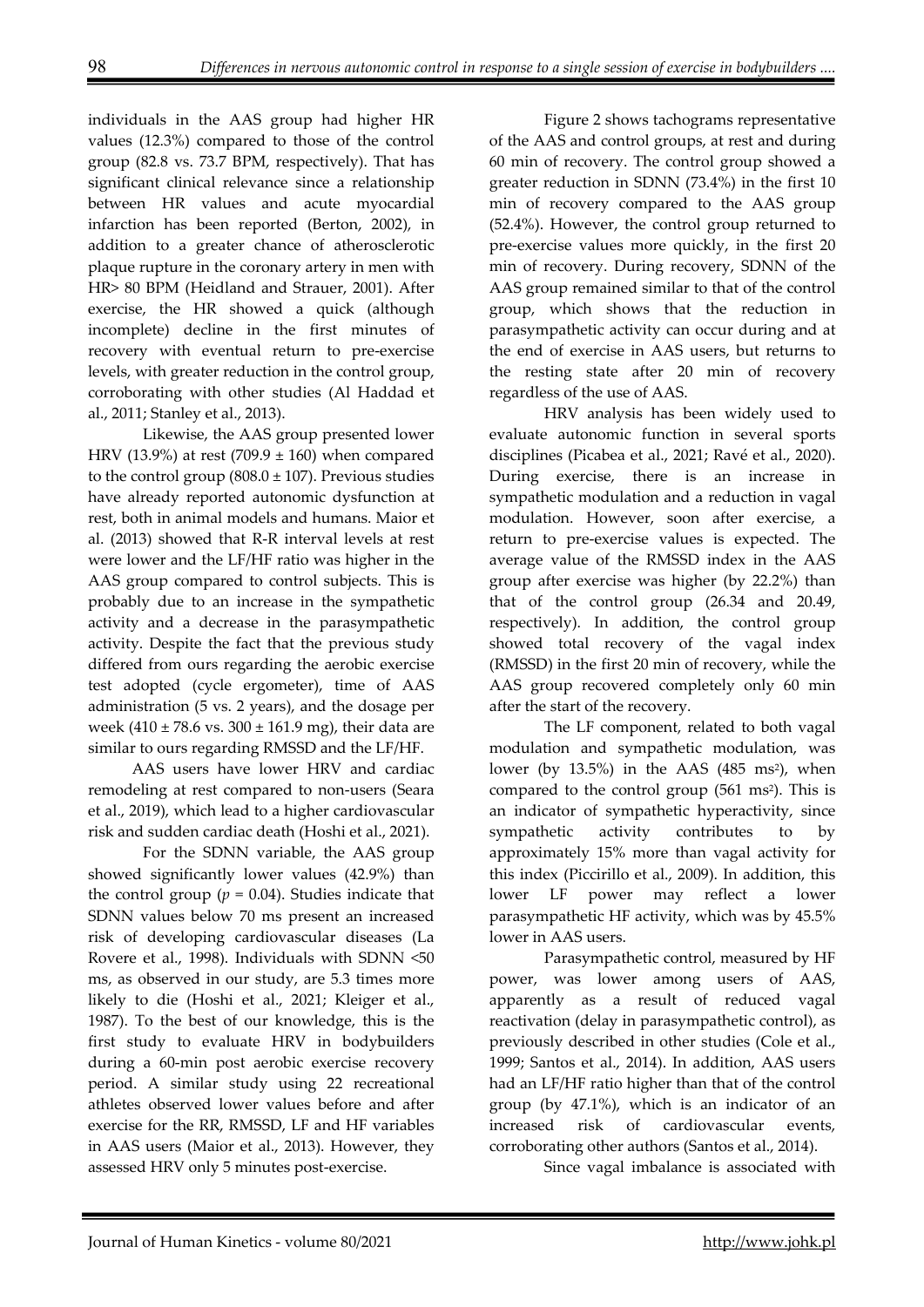increased blood glucose and degenerative chronic diseases, an increase in the sympathetic activity can affect several physiological responses (Maior et al., 2013; Neto et al., 2017). In fact, this study is an extension of research in which we demonstrated impaired systolic post-exercise hypotension (PEH) as a new adverse effect of AAS usage (Rodrigues Junior et al., 2017).

Sympathetic activity is one of the main mechanisms to promote the PEH, which is impaired by the usage of AAS, as we previously reported (Rodrigues Junior et al., 2017). In the present study, we demonstrated that the LF/HF balance can impair PEH in AAS users. Previous research indicates that the increase in parasympathetic activity and endothelialmediated dilation after exercise play an important role in PEH (Halliwill, 2001). Therefore, we can assume that lower parasympathetic activity and the absence of PEH occur concomitantly in AAS users.

In conclusion, this study verified differences in cardiac autonomic responses at rest and after aerobic exercise between AAS users and controls. AAS users had autonomic dysfunction and recovered less efficiently, but only at the end of the exercise. Further research is recommended to verify whether sympathetic hyperactivity or parasympathetic hypoactivity is the cause of these adverse effects of the use of AAS.

## **Acknowledgements**

The authors would like to thank all volunteers who participated in this study.

## **References**

- Al Haddad, H., Laursen, P., Chollet, D., Ahmaidi, S., & Buchheit, M. (2011). Reliability of resting and postexercise heart rate measures. *International Journal of Sports Medicine, 32*(8), 598.
- American College of Sports Medicine. Progression models in resistance training for healthy adults. *Medicine & Science in Sports & Exercise*, 2002; 34(1): 364–380
- Berton, G. S., Cordiano, R., Palmieri, R., Gheno, G., Mormino, P., Palatini, P. (2002). Heart rate during myocardial infarction: Relationship with one—year global mortality in men and women. *Canadian Journal of Cardiology*, 18(5), 495.
- Choi, P. Y., & Pope, H. G. (1994). Violence toward women and illicit androgenic-anabolic steroid use. *Annals of Clinical Psychiatry, 6*(1), 21-25.
- Christou, M. A., Christou, P. A., Markozannes, G., Tsatsoulis, A., Mastorakos, G., & Tigas, S. (2017). Effects of anabolic androgenic steroids on the reproductive system of athletes and recreational users: a systematic review and meta-analysis. *Sports Medicine*, *47*(9), 1869-1883.
- Cohen J. Statistical Power Analysis for the Behavioral Sciences, 1988; (2nd ed.) Hillsdale: Routledge
- Cole, C. R., Blackstone, E. H., Pashkow, F. J., Snader, C. E., & Lauer, M. S. (1999). Heart-rate recovery immediately after exercise as a predictor of mortality. *New England Journal of Medicine, 341*(18), 1351- 1357.
- Fineschi, V., Riezzo, I., Centini, F., Silingardi, E., Licata, M., Beduschi, G., & Karch, S. B. (2007). Sudden cardiac death during anabolic steroid abuse: morphologic and toxicologic findings in two fatal cases of bodybuilders. *International Journal of Legal Medicine, 121*(1), 48-53.
- Frati, P., P Busardo, F., Cipolloni, L., De Dominicis, E., & Fineschi, V. (2015). Anabolic androgenic steroid (AAS) related deaths: autoptic, histopathological and toxicological findings. *Current Neuropharmacology, 13*(1), 146-159.
- Giles, D., Draper, N., & Neil, W. (2016). Validity of the Polar V800 heart rate monitor to measure RR intervals at rest. *European Journal of Applied Physiology, 116*(3), 563-571.
- Halliwill, J. R. (2001). Mechanisms and clinical implications of post-exercise hypotension in humans. *Exercise and Sport Sciences Reviews, 29*(2), 65-70.
- Heidland, U. E., & Strauer, B. E. (2001). Left ventricular muscle mass and elevated heart rate are associated with coronary plaque disruption. *Circulation*, *104*(13), 1477-1482.
- Hoshi, R. A., Santos, I. S., Dantas, E. M., Andreão, R. V., Mill, J. G., Lotufo, P. A., & Bensenor, I. (2021). Reduced heart-rate variability and increased risk of hypertension—A prospective study of the ELSA-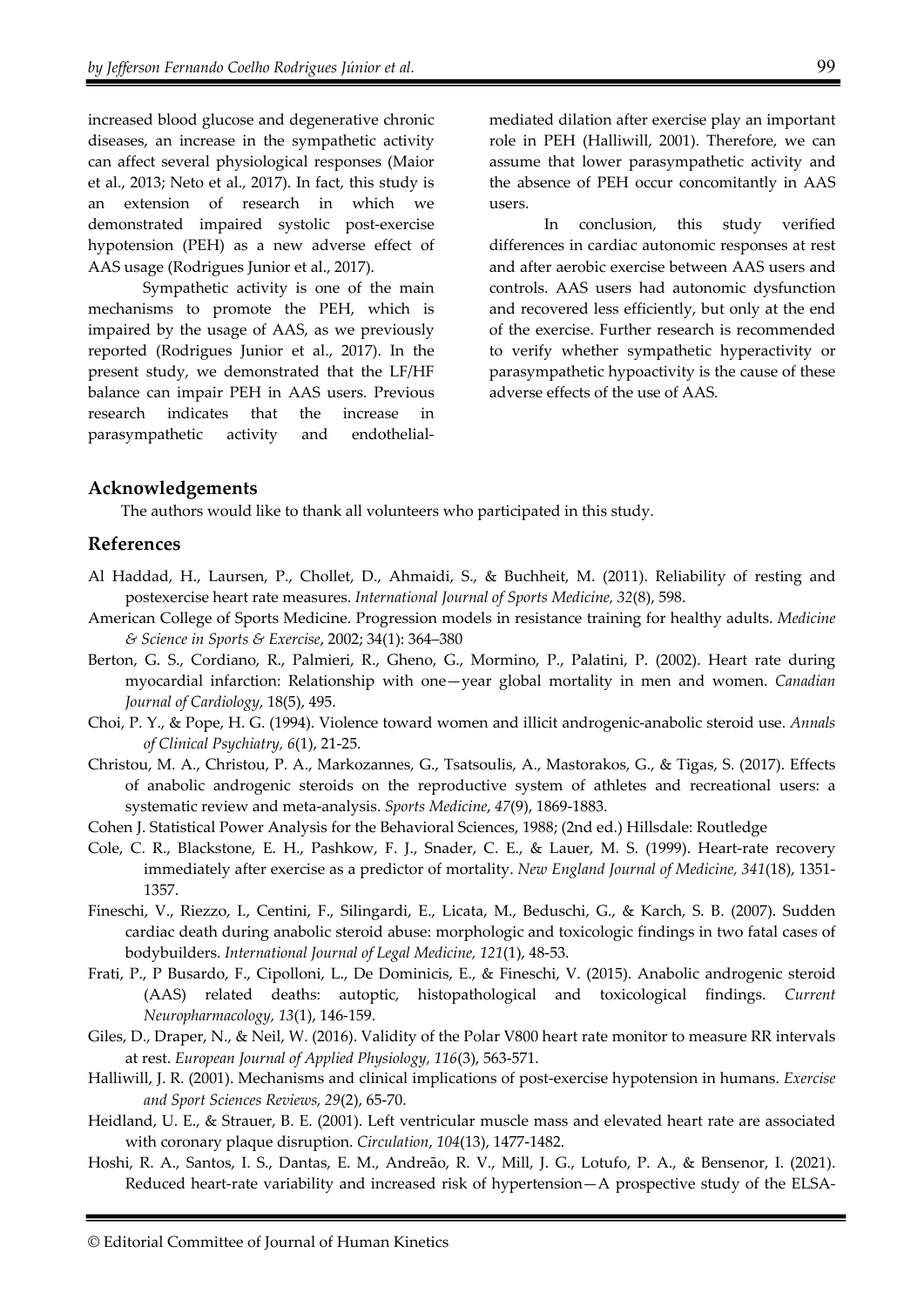Brasil. *Journal of Human Hypertension*, 1-10.

- Kanayama, G., Pope Jr, H. G., & Hudson, J. I. (2018). Associations of anabolic-androgenic steroid use with other behavioral disorders: an analysis using directed acyclic graphs. *Psychological Medicine, 48*(15), 2601-2608.
- Kleiger, R. E., Miller, J. P., Bigger Jr, J. T., & Moss, A. J. (1987). Decreased heart rate variability and its association with increased mortality after acute myocardial infarction. *The American Journal of Cardiology*, 59(4), 256-262.
- La Rovere, M. T., Bigger Jr, J. T., Marcus, F. I., Mortara, A., Schwartz, P. J., & Investigators, A. (1998). Baroreflex sensitivity and heart-rate variability in prediction of total cardiac mortality after myocardial infarction. *The Lancet*, 351(9101), 478-484.
- Leifman, H., Rehnman, C., Sjöblom, E., & Holgersson, S. (2011). Anabolic androgenic steroids—use and correlates among gym users—an assessment study using questionnaires and observations at gyms in the Stockholm region. *International Journal of Environmental Research and Public Health*, *8*(7), 2656-2674.
- Maior, A., Carvalho, A., Marques-Neto, S., Menezes, P., Soares, P., & Nascimento, J. (2013). Cardiac autonomic dysfunction in anabolic steroid users. *Scandinavian Journal of Medicine & Science in Sports, 23*(5), 548-555.
- Marocolo, M., Maior, A. S., Katayama, P. L., Ribeiro, G. (2013). Anabolic Steroid Treatment Induces Cardiac Autonomic Dysfunction in Rats: Time-Course of Heart Rate Variability. *American Journal of Biomedical Engineering,* 3(3): 54–62
- Neto, O. B., da Mota, G. R., De Sordi, C. C., Resende, E. A. M., Resende, L. A. P., da Silva, M. A. V., Marocolo, M., Côrtes, R. S., de Oliveira, L. F., & da Silva, V. J. D. (2018). Long-term anabolic steroids in male bodybuilders induce cardiovascular structural and autonomic abnormalities. *Clinical Autonomic Research, 28*(2), 231-244.
- Nieschlag, E., & Vorona, E. (2015). Doping with anabolic androgenic steroids (AAS): Adverse effects on nonreproductive organs and functions. *Reviews in Endocrine and Metabolic Disorders, 16*(3), 199-211.
- Pereira-Junior, P. P., Chaves, E. A., Costa-e-Sousa, R. H., Masuda, M. O., de Carvalho, A. C. C., & Nascimento, J. H. (2006). Cardiac autonomic dysfunction in rats chronically treated with anabolic steroid. *European Journal of Applied Physiology, 96*(5), 487-494.
- Picabea, J. M., Cámara, J., Nakamura, F. Y., & Yanci, J. (2021). Comparison of heart rate variability before and after a table tennis match. *Journal of Human Kinetics,* 77(1) 107–115.
- Piccirillo, G., Ogawa, M., Song, J., Chong, V. J., Joung, B., Han, S., Magrì, D., Chen, L. S., Lin, S.-F., & Chen, P.-S. (2009). Power spectral analysis of heart rate variability and autonomic nervous system activity measured directly in healthy dogs and dogs with tachycardia-induced heart failure. *Heart Rhythm*, 6(4), 546-552.
- Rahnema, C., Crosnoe, L., & Kim, E. (2015). Designer steroids–over-the-counter supplements and their androgenic component: review of an increasing problem. *Andrology, 3*(2), 150-155.
- Ravé, G., Zouhal, H., Boullosa, D., Doyle-Baker, P. K., Saeidi, A., Abderrahman, A. Ben, & Fortrat, J. O. (2020). Heart rate variability is correlated with perceived physical fitness in elite soccer players. *Journal of Human Kinetics,* 72(1), 141–150.
- Rocha, M., Aguiar, F., & Ramos, H. (2014). Anabolic sndrogenic steroids and other performance-enhancing drugs abuse - a silent epidemic. *Revista Portuguesa de Endocrinologia, Diabetes e Metabolismo*, 9(2): 98–105.
- Rodrigues Junior, J. F., Silva, A. S., Cardoso, G. A., Silvino, V. O., Martins, M. C., & Santos, M. A. (2018). Androgenic-anabolic steroids inhibited post-exercise hypotension: a case control study. *Brazilian Journal of Physical Therapy, 22*(1), 77-81.
- Sagoe, D., Molde, H., Andreassen, C. S., Torsheim, T., & Pallesen, S. (2014). The global epidemiology of anabolic-androgenic steroid use: a meta-analysis and meta-regression analysis. *Annals of Epidemiology*, *24*(5), 383-398.
- Santos, M. A. P., Oliveira, C. V. C., & de Silva, A. S. (2014). Adverse Cardiovascular Effects from the Use of Anabolic-Androgenic Steroids as Ergogenic Resources. *Substance Use & Misuse*, *49*(9): 1132–1137.
- Schwingel, P. A., Cotrim, H. P., Salles, B. R., Almeida, C. E., dos Santos Jr, C. R., Nachef, B., Andrade, A. R., & Zoppi, C. C. (2011). Anabolic-androgenic steroids: A possible new risk factor of toxicantassociated fatty liver disease. *Liver International, 31*(3), 348-353.